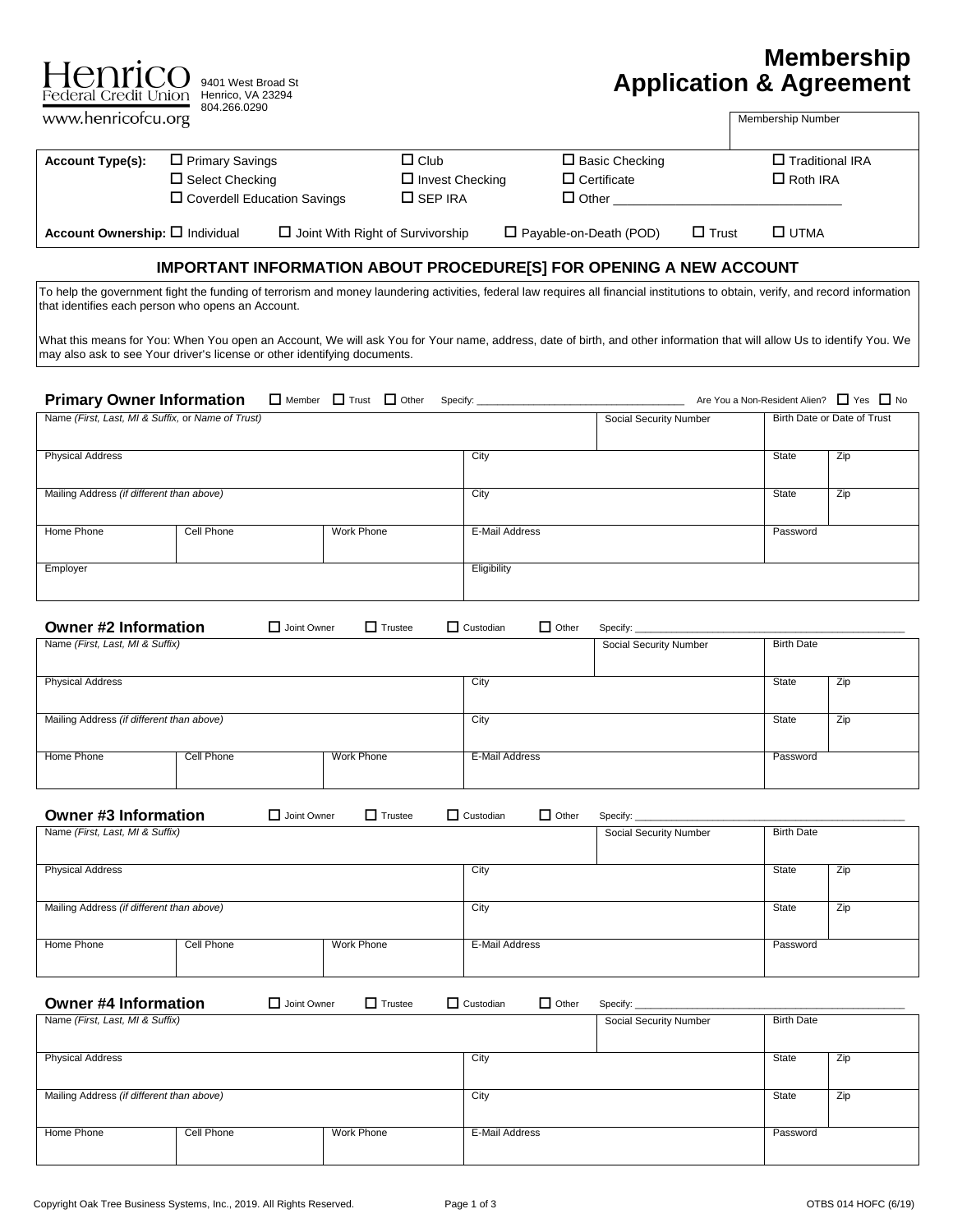# **VISA Check Card**

| You are requesting the convenience of 24-hour access to Your Credit Union Account in conjunction with a Personal Identification Number (PIN) or Access Code. Your Card will allow<br>You to use a number of Automated Teller Machine (ATM) networks, including the Credit Union's ATM machines and will also allow You to pay for services and purchases directly<br>from Your linked account. |                 |  |  |  |  |
|------------------------------------------------------------------------------------------------------------------------------------------------------------------------------------------------------------------------------------------------------------------------------------------------------------------------------------------------------------------------------------------------|-----------------|--|--|--|--|
| Name on Card 1:                                                                                                                                                                                                                                                                                                                                                                                | Name on Card 2: |  |  |  |  |
| Name on Card 3:                                                                                                                                                                                                                                                                                                                                                                                | Name on Card 4: |  |  |  |  |

## **Payable-On-Death Account Beneficiary Designation**

| Name    |      | Social Security Number        | <b>Birth Date</b> | Percentage |
|---------|------|-------------------------------|-------------------|------------|
| Address | City |                               | State             | Zip        |
|         |      |                               |                   |            |
|         |      |                               |                   |            |
| Name    |      | <b>Social Security Number</b> | <b>Birth Date</b> | Percentage |
| Address | City |                               | State             | Zip        |
|         |      |                               |                   |            |
|         |      |                               |                   |            |
| Name    |      | <b>Social Security Number</b> | <b>Birth Date</b> | Percentage |
|         |      |                               |                   |            |
| Address | City |                               | State             | Zip        |
|         |      |                               |                   |            |
| Name    |      | <b>Social Security Number</b> | <b>Birth Date</b> | Percentage |
|         |      |                               |                   |            |
| Address | City |                               | State             | Zip        |
|         |      |                               |                   |            |

### **Taxpayer Identification and Backup Withholding**

Under penalties of perjury, You certify: (1) that the number shown on this form is Your correct taxpayer identification number (or the minor beneficiary's correct taxpayer identification number if the Account is established under the Uniform Gift/Transfers to Minors Act); (2) that You are not subject to backup withholding either because You have not been notified that You are subject to backup withholding as result of a failure to report all interest dividends, or the Internal Revenue Service (IRS) has notified You that You are no longer subject to backup withholding; (3) You are a U.S. person (including a U.S. resident alien); and (4) the FATCA code entered on this form (if any) indicating that the payee is exempt from FATCA reporting is correct. FATCA Exemption Code

**INSTRUCTION TO SIGNER.** If You have been notified by the Internal Revenue Service (IRS) that You are subject to backup withholding due to payee underreporting and You have not received a notice from the IRS that the backup withholding has terminated, You must strike out the language in part (2) of the statement above.

#### **DO NOT STRIKE OUT ANY MATERIAL UNLESS YOU ARE SUBJECT TO BACKUP WITHHOLDING BY THE FEDERAL GOVERNMENT.**

We will be unable to open an Account for You without a taxpayer identification number.

# **UTMA Account**

For UTMA (Uniform Transfers to Minors Act) Accounts, You understand that the gift of money to the Minor named on this Application, which gift shall be deemed to include all dividends thereon and any future additions thereto, is irrevocable and is made in accordance with, and is to include all provisions of, the Virginia Uniform Transfers to Minors Act (the Act) as it is now and in the future. You further understand that the age of delivery from the Custodian to the Minor will occur upon the minor's age of 18, 21, or 25 under the Act.(Please circle one)

Owner #2 is named as custodian for the Primary Owner under the Virginia Uniform Transfers to Minors Act.

Designation of Successor Custodian. You appoint \_\_\_\_\_\_\_\_\_\_\_\_\_\_\_\_\_\_\_\_\_\_\_\_\_\_\_\_\_\_\_\_\_\_\_\_\_\_\_\_\_\_\_\_\_\_\_\_\_\_\_\_\_\_\_\_\_\_\_\_\_\_ (Name of Successor Custodian) as Successor Custodian of the gift property described in the gift transfer above. Such appointment will take effect: (1) when and in the event of Your resignation, death, incompetence, or legal incapacitation; and (2) when We deliver said account, together with a true copy of this instrument of designation, into the custody of the Successor Custodian named above. Upon receipt of actual or written notice of such event, You direct Us to make such delivery.

> \_\_\_\_\_\_\_\_\_\_\_\_\_\_\_\_\_\_\_\_\_\_\_\_\_\_\_\_\_\_\_\_\_\_\_\_\_\_\_\_\_\_\_\_\_\_\_\_\_\_\_\_\_\_\_\_\_\_\_\_\_\_\_\_\_\_\_\_\_\_\_\_\_\_\_\_\_\_\_\_\_\_\_\_ Signature of Custodian